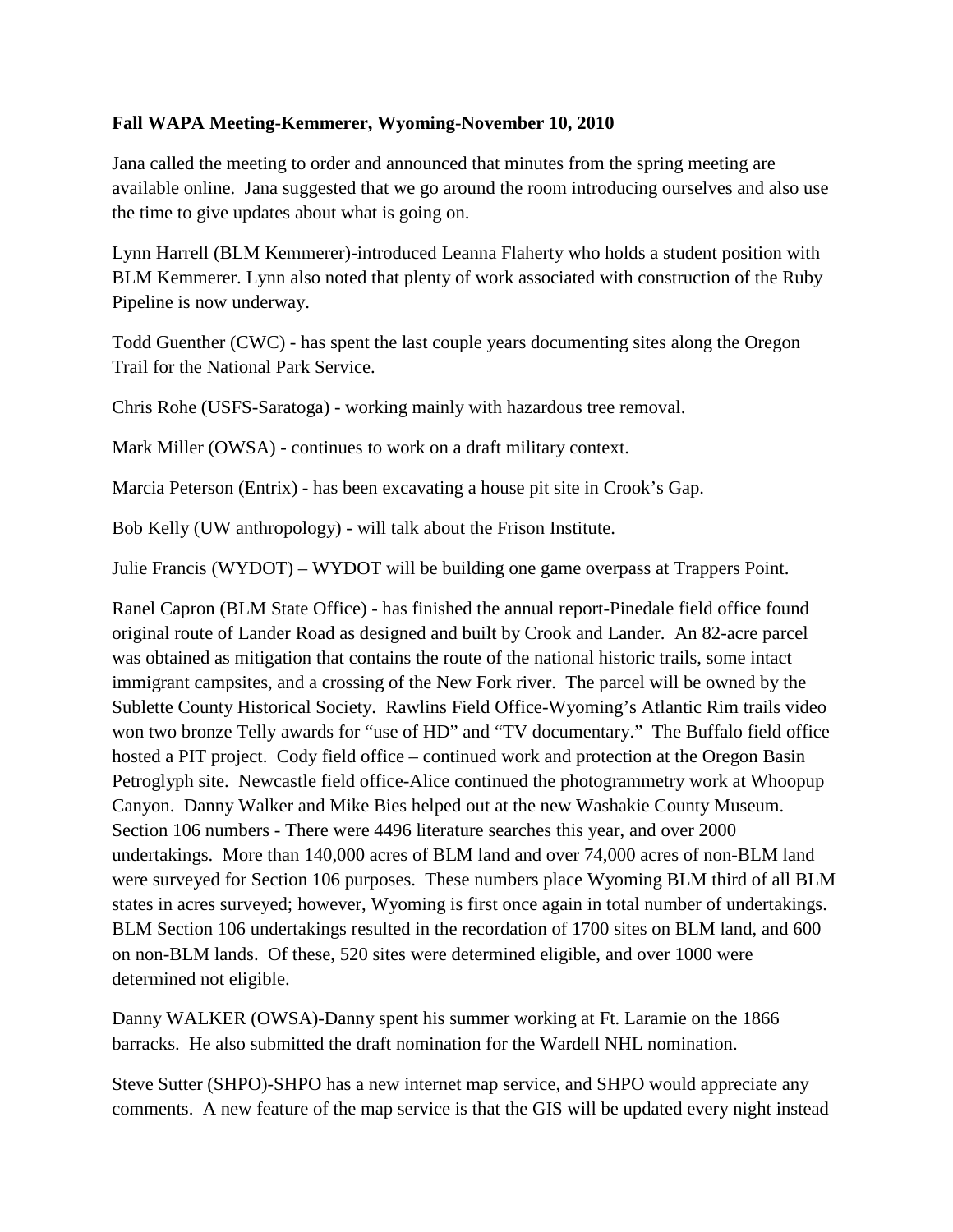of every few months. Judy Wolf is working with two students who are writing National Register nominations (this is part of an internship where students earn college credit). One is on trading posts, and the other is on the Muddy Creek Site.

**Treasurer's Report**- The WAPA checking account has \$6083.45 in funds. Project Archaeology funds that are held by WAPA for the BLM total \$215.58 thus making the WAPA balance \$5867.87. WAPA has paid out \$929 in Project Archaeology funds in the last few weeks. The Putnam account lost \$360.23 since the spring meeting leaving a balance of \$12647.81. WAPA has spent \$1004.83 since the spring meeting: \$250 for WAF Jensen travel award, \$100 for WY History Day, and \$654.83 to WAS for spring meeting expenses and website fees.

**Membership Report**- four new members since the spring meeting.

**National Register Update**-Russ Tanner- The state National Register board is giving a courtesy review to the USFS for the proposed boundary expansion at the Medicine Wheel NHL. The Finley site nomination was forwarded on to Washington D.C. (formally listed on November  $17<sup>th</sup>$ , 2010). A lot of ranches and urban districts have been nominated over the last couple years.

Jana Pastor - asked for a list of suggested sites that should be nominated to the NRHP. Please come to the spring meeting with suggestions for Judy Wolf who is supervising the University of Wyoming students.

**Old Business**: Website. Not much new to report. Dan Bach and John Laughlin have added additional content, and continue to work on design. All past issues of the Wyoming Archaeologist (except for the last ten years) are available on the website. If you have any comments/suggestions, then please direct them towards Dan Bach or John Laughlin.

Steve Sutter-The gentleman who was working on Obsidian research in SW Wyoming wanted to thank everyone who helped him out. He had solicited help from WAPA members through the list serve and received a great number of responses.

John Laughlin- Dan Bach and I are still working on a new list serve and hope to have one picked out and running soon.

**New Business**: Elections. Ballots are available. Please vote and turn in your ballot to Steve.

Bob Kelly-Talked about the direction that the Frison Institute will take under new leadership.

Russ Tanner- RMAC will be held in Missoula, MT

Mark Miller- Spring WAS meeting will be held April 15-17. Dr. Jason LaBelle will be the banquet speaker.

Discussion regarding a topic and moderator for the spring meeting. Lynn Harrell suggested ornaments. Danny Walker volunteered to be the moderator.